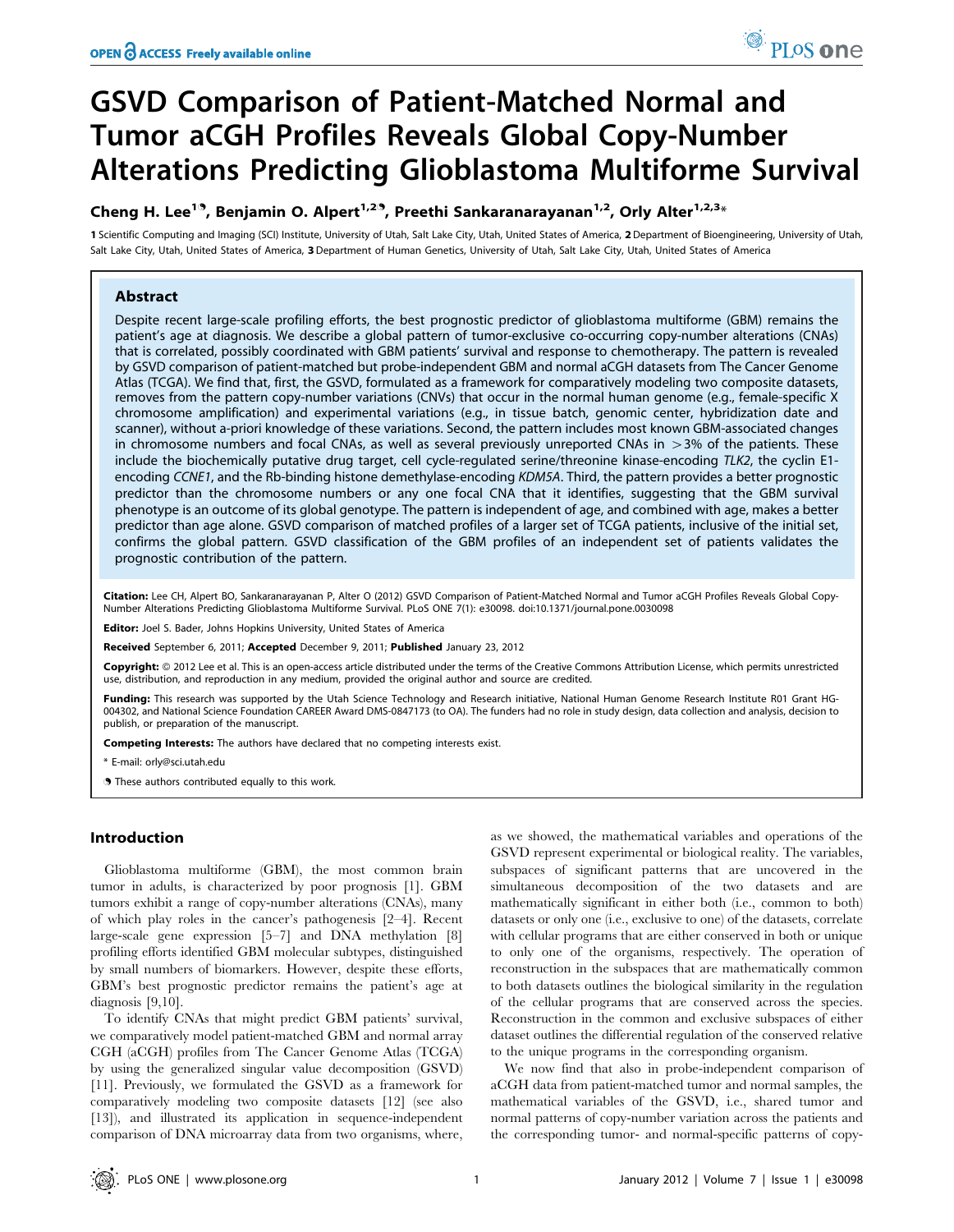number variation across the tumor and normal probes, represent experimental or biological reality. Patterns that are mathematically significant in both datasets represent copy-number variations (CNVs) in the normal human genome that are conserved in the tumor genome (e.g., female-specific X chromosome amplification). Patterns that are mathematically significant in the normal but not the tumor dataset represent experimental variations that exclusively affect the normal dataset. Similarly, some patterns that are mathematically significant in the tumor but not the normal dataset represent experimental variations that exclusively affect the tumor dataset.

One pattern, that is mathematically significant in the tumor but not the normal dataset, represents tumor-exclusive co-occurring CNAs, including most known GBM-associated changes in chromosome numbers and focal CNAs, as well as several previously unreported CNAs in  $>3\%$  of the patients [14]. This pattern is correlated, possibly coordinated with GBM patients' survival and response to therapy. We find that the pattern provides a prognostic predictor that is better than the chromosome numbers or any one focal CNA that it identifies, suggesting that the GBM survival phenotype is an outcome of its global genotype. The pattern is independent of age, and combined with age, makes a better predictor than age alone.

We confirm our results with GSVD comparison of matched profiles of a larger set of TCGA patients, inclusive of the initial set. We validate the prognostic contribution of the pattern with GSVD classification of the GBM profiles of a set of patients that is independent of both the initial set and the inclusive confirmation set [15].

## Methods

To compare TCGA patient-matched GBM and normal (mostly blood) aCGH profiles (Dataset S1 and Mathematica Notebooks S1 and S2), Agilent Human aCGH 244A-measured 365 tumor and 360 normal profiles were selected, corresponding to the same  $N = 251$  patients. Each profile lists log<sub>2</sub> of the TCGA level 1 background-subtracted intensity in the sample relative to the Promega DNA reference, with signal to background  $>2.5$  for both the sample and reference in more than 90% of the 223,603 autosomal probes on the microarray. The profiles are organized in one tumor and one normal dataset, of  $M_1 = 212,696$  and  $M_2 = 211,227$  autosomal and X chromosome probes, each probe with valid data in at least 99% of either the tumor or normal arrays, respectively. Each profile is centered at its autosomal median copy number. The  $\langle 0.2\%$  missing data entries in the tumor and normal datasets are estimated by using singular value decomposition (SVD) as described [12,16]. Within each set, the medians of profiles of samples from the same patient are taken.

The structure of the patient-matched but probe-independent tumor and normal datasets  $D_1$  and  $D_2$ , of N patients, i.e., Narrays  $\times$  M<sub>1</sub>-tumor and M<sub>2</sub>-normal probes, is of an order higher than that of a single matrix. The patients, the tumor and normal probes as well as the tissue types, each represent a degree of freedom. Unfolded into a single matrix, some of the degrees of freedom are lost and much of the information in the datasets might also be lost.

To compare the tumor and normal datasets, therefore, we use the GSVD, formulated to simultaneously separate the paired datasets into paired weighted sums of  $N$  outer products of two patterns each: One pattern of copy-number variation across the patients, i.e., a "probelet"  $v_n^T$ , which is identical for both the tumor and normal datasets, combined with either the corresponding tumor-specific pattern of copy-number variation across the tumor

probes, i.e., the "tumor arraylet"  $u_{1,n}$ , or the corresponding normal-specific pattern across the normal probes, i.e., the ''normal arraylet"  $u_{2,n}$  (Figure 1),

$$
D_1 = U_1 \Sigma_1 V^T = \sum_{n=1}^N \sigma_{1,n} u_{1,n} \otimes v_n^T,
$$
  

$$
D_2 = U_2 \Sigma_2 V^T = \sum_{n=1}^N \sigma_{2,n} u_{2,n} \otimes v_n^T.
$$
 (1)

The probelets are, in general, non-orthonormal, but are normalized, such that  $v_n^T v_n = 1$ . The tumor and normal arraylets are orthonormal, such that  $U_1^T U_1 = U_2^T U_2 = I$ .

The significance of the probelet  $v_n^T$  in either the tumor or normal dataset, in terms of the overall information that it captures in this dataset, is proportional to either of the weights  $\sigma_{1,n}$  or  $\sigma_{2,n}$ , respectively (Figure S1 in Appendix S1),

$$
p_{1,n} = \sigma_{1,n}^2 / \sum_{n=1}^N \sigma_{1,n}^2,
$$
  

$$
p_{2,n} = \sigma_{2,n}^2 / \sum_{n=1}^N \sigma_{2,n}^2.
$$
 (2)

The ''generalized normalized Shannon entropy'' of each dataset,

$$
0 \le d_1 = (\log N)^{-1} \sum_{n=1}^{N} p_{1,n} \log p_{1,n} \le 1,
$$
  

$$
0 \le d_2 = (\log N)^{-1} \sum_{n=1}^{N} p_{2,n} \log p_{2,n} \le 1,
$$
 (3)

measures the complexity of the data from the distribution of the overall information among the different probelets and corresponding arraylets. An entropy of zero corresponds to an ordered and redundant dataset in which all the information is captured by a single probelet and its corresponding arraylet. An entropy of one corresponds to a disordered and random dataset in which all probelets and arraylets are of equal significance. The significance of the probelet  $v_n^T$  in the tumor dataset relative to its significance in the normal dataset is defined in terms of an "angular distance"  $\theta_n$ that is proportional to the ratio of these weights,

$$
-\pi/4 \le \theta_n = \arctan(\sigma_{1,n}/\sigma_{2,n}) - \pi/4 \le \pi/4. \tag{4}
$$

An angular distance of  $\pm \pi/4$  indicates a probelet that is exclusive to either the tumor or normal dataset, respectively, whereas an angular distance of zero indicates a probelet that is common to both the tumor and normal datasets. The probelets are arranged in decreasing order of their angular distances, i.e., their significance in the tumor dataset relative to the normal dataset.

We find that the two most tumor-exclusive mathematical patterns of copy-number variation across the patients, i.e., the first probelet (Figure S2 in Appendix S1) and the second probelet (Figure 2  $a-c$ ), with angular distances  $>2\pi/9$ , are also the two most significant probelets in the tumor dataset, with  $\sim$ 11% and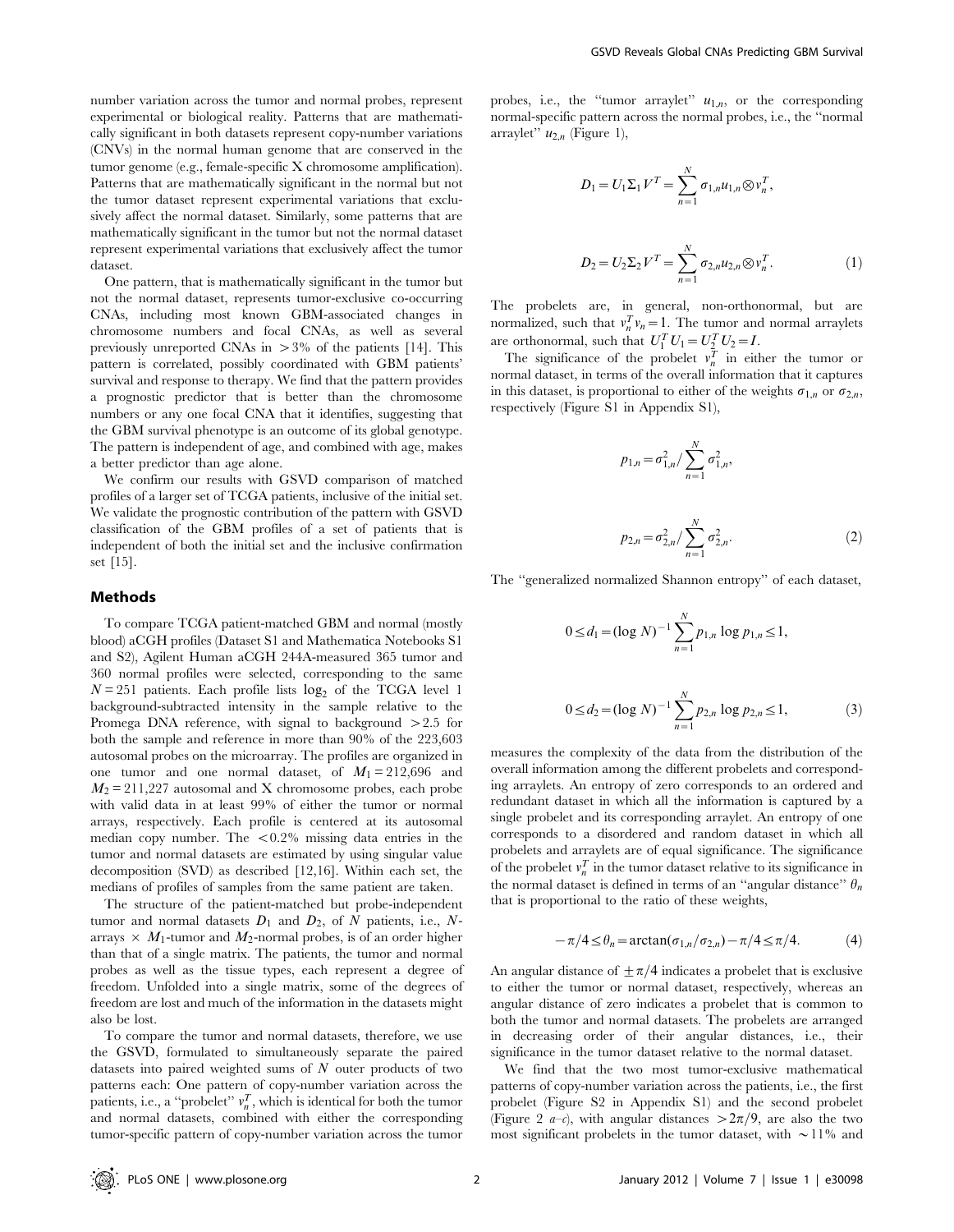

Figure 1. Generalized singular value decomposition (GSVD) of the TCGA patient-matched tumor and normal aCGH profiles. The structure of the patient-matched but probe-independent tumor and normal datasets  $D_1$  and  $D_2$ , of the initial set of  $N = 251$  patients, i.e., N-arrays  $\times$  $M_1$  = 212,696-tumor probes and  $M_2$  = 211,227-normal probes, is of an order higher than that of a single matrix. The patients, the tumor and normal probes as well as the tissue types, each represent a degree of freedom. Unfolded into a single matrix, some of the degrees of freedom are lost and much of the information in the datasets might also be lost. The GSVD simultaneously separates the paired datasets into paired weighted sums of  $N$ outer products of two patterns each: One pattern of copy-number variation across the patients, i.e., a "probelet"  $v_n^T$ , which is identical for both the tumor and normal datasets, combined with either the corresponding tumor-specific pattern of copy-number variation across the tumor probes, i.e., the "tumor arraylet"  $u_{1,n}$ , or the corresponding normal-specific pattern across the normal probes, i.e., the "normal arraylet"  $u_{2,n}$  (Equation 1). This is depicted in a raster display, with relative copy-number gain (red), no change (black) and loss (green), explicitly showing only the first though the 10th and the 242nd through the 251st probelets and corresponding tumor and normal arraylets, which capture ~52% and 71% of the information in the tumor and normal dataset, respectively. The significance of the probelet  $v_n^T$  in the tumor dataset relative to its significance in the normal dataset is defined in terms of an ''angular distance'' that is proportional to the ratio of these weights (Equation 4). This is depicted in a bar chart display, showing that the first and second probelets are almost exclusive to the tumor dataset with angular distances  $>2\pi/9$ , the 247th to 251st probelets are approximately exclusive to the normal dataset with angular distances  $\leq -\pi/6$ , and the 246th probelet is relatively common to the normal and tumor datasets with an angular distance  $\frac{p}{\pi/6}$ . We find and confirm that the second most tumor-exclusive probelet, which is also the most significant probelet in the tumor dataset, significantly correlates with GBM prognosis. The corresponding tumor arraylet describes a global pattern of tumorexclusive co-occurring CNAs, including most known GBM-associated changes in chromosome numbers and focal CNAs, as well as several previously unreported CNAs, including the biochemically putative drug target-encoding TLK2 [22-25]. We find and validate that a negligible weight of the global pattern in a patient's GBM aCGH profile is indicative of a significantly longer GBM survival time. It was shown that the GSVD provides a mathematical framework for comparative modeling of DNA microarray data from two organisms [12,39]. Recent experimental results [40] verify a computationally predicted genome-wide mode of regulation [41,42], and demonstrate that GSVD modeling of DNA microarray data can be used to correctly predict previously unknown cellular mechanisms. This GSVD comparative modeling of aCGH data from patient-matched tumor and normal samples, therefore, draws a mathematical analogy between the prediction of cellular modes of regulation and the prognosis of cancers. doi:10.1371/journal.pone.0030098.g001

22% of the information in this dataset, respectively. Similarly, the five most normal-exclusive probelets, the 247th to 251st probelets (Figures S3, S4, S5, S6, S7 in Appendix S1), with angular distances  $\epsilon = \pi/6$ , are among the seven most significant probelets in the normal dataset, capturing together  $\sim 56\%$  of the information in this dataset. The 246th probelet (Figure 2  $d$ –f), which is the second most significant probelet in the normal dataset with  $\sim8\%$  of the information, is relatively common to the normal and tumor datasets with an angular distance  $>-\pi/6$ .

To biologically or experimentally interpret these significant probelets, we correlate or anticorrelate each probelet with relative copy-number gain or loss across a group of patients according to the TCGA annotations of the group of  $n$  patients with largest or smallest relative copy numbers in this probelet among all N patients, respectively. The P-value of a given association is calculated assuming hypergeometric probability distribution of the  $K$  annotations among the  $N$  patients, and of the subset of  $k \subseteq K$  annotations among the subset of *n* patients, as described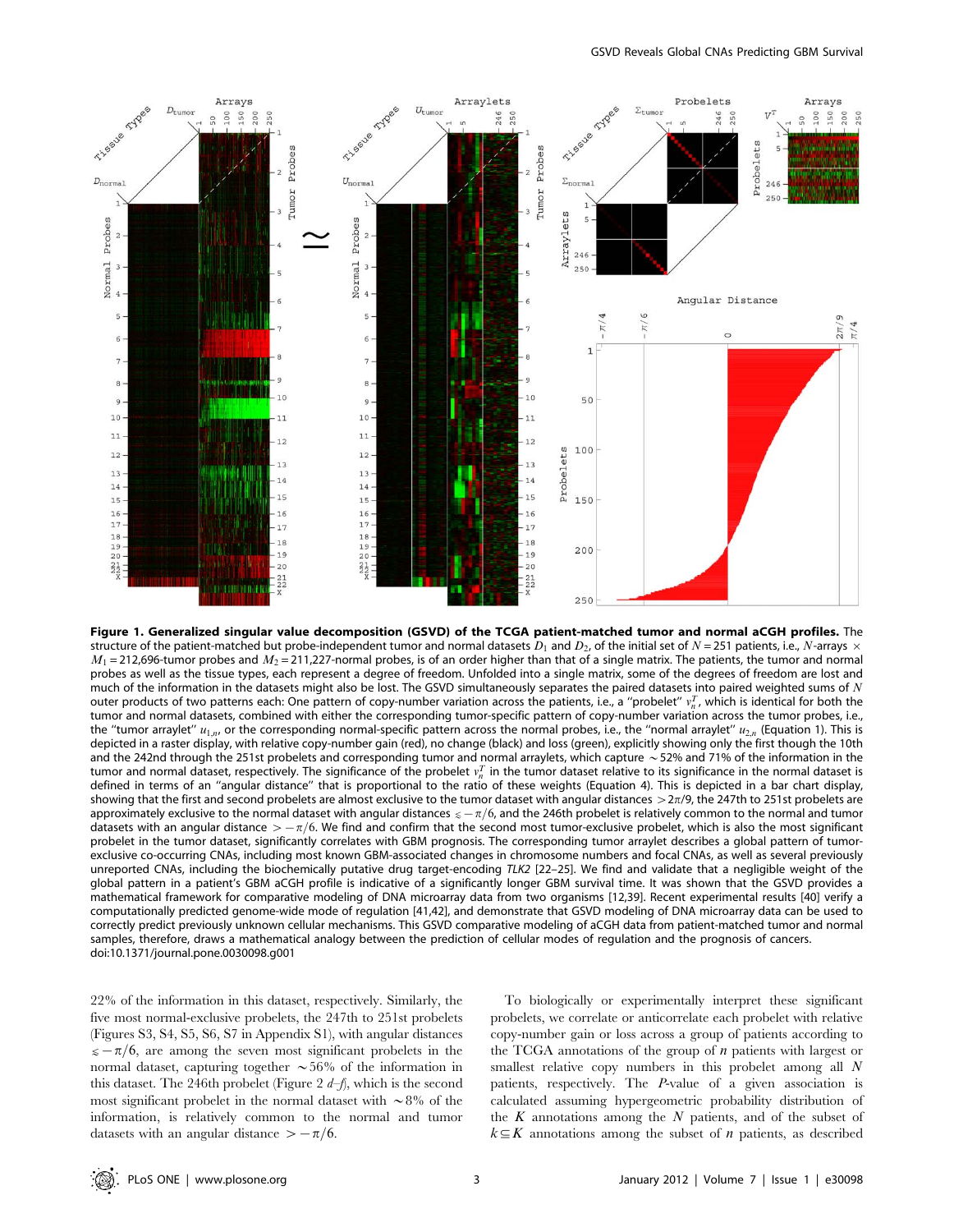

Figure 2. Significant probelets and corresponding tumor and normal arraylets uncovered by GSVD of the patient-matched GBM and normal aCGH profiles. (a) Plot of the second tumor arraylet describes a global pattern of tumor-exclusive co-occurring CNAs across the tumor probes. The probes are ordered, and their copy numbers are colored, according to each probe's chromosomal location. Segments (black lines) identified by circular binary segmentation (CBS) [20,21] include most known GBM-associated focal CNAs (black), e.g., EGFR amplification. CNAs previously unrecognized in GBM (red) include an amplification of a segment containing the biochemically putative drug target-encoding TLK2. (b) Plot of the second most tumor-exclusive probelet, which is also the most significant probelet in the tumor dataset (Figure S1a in Appendix S1), describes the corresponding variation across the patients. The patients are ordered and classified according to each patient's relative copy number in this probelet. There are 227 patients (blue) with high  $(>0.02)$  and 23 patients (red) with low, approximately zero, numbers in the second probelet. One patient (gray) remains unclassified with a large negative  $(< -0.02)$  number. This classification significantly correlates with GBM survival times (Figure 3a and Table S1 in Appendix S1). (c) Raster display of the tumor dataset, with relative gain (red), no change (black) and loss (green) of DNA copy numbers, shows the correspondence between the GBM profiles and the second probelet and tumor arraylet. Chromosome 7 gain and losses of chromosomes 9p and 10, which are dominant in the second tumor arraylet (Figure 2a), are negligible in the patients with low copy numbers in the second probelet, but distinct in the remaining patients (Figure 2b). This illustrates that the copy numbers listed in the second probelet correspond to the weights of the second tumor arraylet in the GBM profiles of the patients. (d) Plot of the 246th normal arraylet describes an X chromosomeexclusive amplification across the normal probes. (e) Plot of the 246th probelet, which is approximately common to both the normal and tumor datasets, and is the second most significant in the normal dataset (Figure S1b in Appendix S1), describes the corresponding copy-number amplification in the female (red) relative to the male (blue) patients. Classification of the patients by the 246th probelet agrees with the copy-number gender assignments (Table 1 and Figure S9 in Appendix S1), also for three patients with missing TCGA gender annotations and three additional patients with conflicting TCGA annotations and copy-number gender assignments. (f) Raster display of the normal dataset shows the correspondence between the normal profiles and the 246th probelet and normal arraylet. X chromosome amplification, which is dominant in the 246th normal arraylet (Figure 2d), is distinct in the female but nonexisting in the male patients (Figure 2e). Note also that although the tumor samples exhibit female-specific X chromosome amplification (Figure 2c), the second tumor arraylet (Figure 2a) exhibits an unsegmented X chromosome copynumber distribution, that is approximately centered at zero with a relatively small width. doi:10.1371/journal.pone.0030098.g002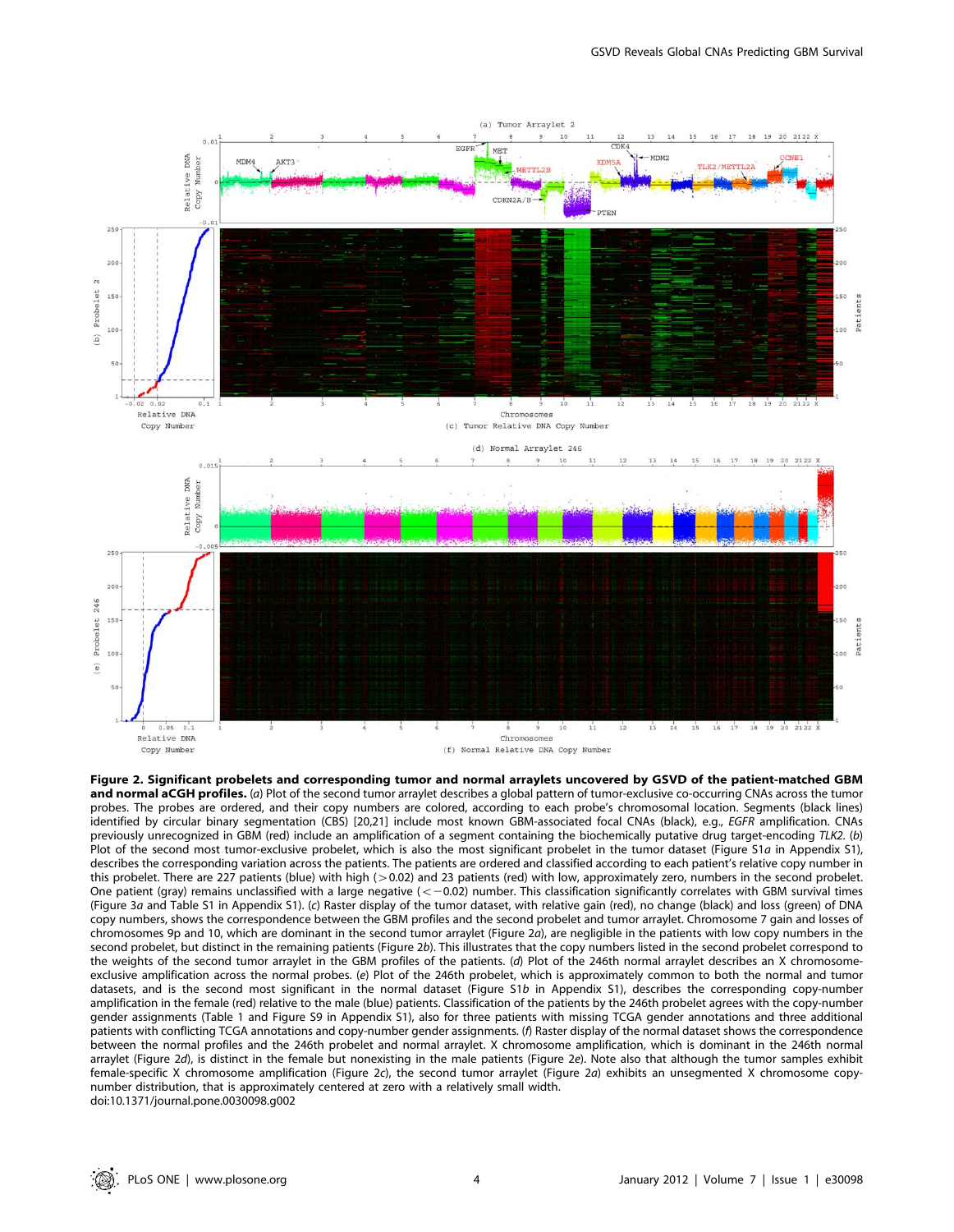[17],  $P(k; n, N, K) = \binom{N}{n}$  $\binom{N}{n}^{-1} \sum_{i=k}^{n} \binom{K}{i}$ i  $(X)$   $(N-K)$  $n-i$  $\left\langle \begin{array}{cc} N & V \end{array} \right\rangle$ (Table 1). We visualize the copy-number distribution between the annotations that are associated with largest or smallest relative copy numbers in each probelet by using boxplots, and by calculating the corresponding Mann-Whitney-Wilcoxon P-value (Figures S8 and S9 in Appendix S1). To interpret the corresponding tumor and normal arraylets, we map the tumor and normal probes onto the National Center for Biotechnology Information (NCBI) human genome sequence build 36, by using the Agilent Technologies probe annotations posted at the University of California at Santa Cruz (UCSC) human genome browser [18,19]. We segment each arraylet and assign each segment a P-value by using the circular binary segmentation (CBS) algorithm as described (Dataset S2) [20,21]. We find that the significant probelets and corresponding tumor and normal arraylets, as well as their interpretations, are robust to variations in the preprocessing of the data, e.g., in the data selection cutoffs.

#### Results

We find that, first, the GSVD identifies significant experimental variations that exclusively affect either the tumor or the normal dataset, as well as CNVs that occur in the normal human genome and are common to both datasets, without a-priori knowledge of these variations. The mathematically most tumor-exclusive probelet, i.e., the first probelet (Figure S2 in Appendix S1), correlates with tumor-exclusive experimental variation in the genomic center where the GBM samples were hybridized at, with the P-values  $\langle 10^{-5}$  (Table 1 and Figure S8 in Appendix S1). Similarly, the five most normal-exclusive probelets, i.e., the 247th to 251st probelets (Figures S3, S4, S5, S6, S7 in Appendix S1), correlate with experimental variations among the normal samples in genomic center, DNA microarray hybridization or scan date as well as the tissue batch and hybridization scanner, with P-values  $\langle 10^{-3}$ . Consistently, the corresponding arraylets, i.e., the first tumor arraylet and the 247th to 251st normal arraylets, describe copy-number distributions which are approximately centered at zero with relatively large, chromosome-invariant widths.

The 246th probelet (Figure 2e), which is mathematically approximately common to both the normal and tumor datasets, describes copy-number amplification in the female relative to the male patients that is biologically common to both the normal and tumor datasets. Consistently, both the 246th normal arraylet (Figure 2d) and 246th tumor arraylet describe an X chromosomeexclusive amplification. The *P*-values are  $\langle 10^{-38} \rangle$  (Table 1 and Figure S9 in Appendix S1). To assign the patients gender, we calculate for each patient the standard deviation of the mean X chromosome number from the autosomal genomic mean in the patient's normal profile (Figure  $2f$ ). Patients with X chromosome amplification greater than twice the standard deviation are assigned the female gender. For three of the patients, this copynumber gender assignment conflicts with the TCGA gender annotation. For three additional patients, the TCGA gender annotation is missing. In all these cases, the classification of the patients by the 246th probelet agrees with the copy-number assignment.

Second, we find that the GSVD identifies a global pattern of tumor-exclusive co-occurring CNAs that includes most known GBM-associated changes in chromosome numbers and focal CNAs. This global pattern is described by the second tumor arraylet (Figure 2a and Dataset S3). The second most tumorexclusive probelet (Figure  $2b$ ), which describes the corresponding copy-number variation across the patients, is the most significant probelet in the tumor dataset. Dominant in the global pattern, and frequently observed in GBM samples [2], is a co-occurrence of a gain of chromosome 7 and losses of chromosome 10 and the short arm of chromosome 9 (9p). To assign a chromosome gain or loss, we calculate for each tumor profile the standard deviation of the mean chromosome number from the autosomal genomic mean, excluding the outlying chromosomes 7, 9p and 10. The gain of chromosome 7 and the losses of chromosomes 10 and 9p are greater than twice the standard deviation in the global pattern as well as the tumor profiles of  $\sim$  20%, 41% and 12% of the patients, respectively.

Focal CNAs that are known to play roles in the origination and development of GBM and are described by the global pattern

| Probelet | Phenotype                      | <b>Relative DNA Copy Number Gain</b> |             |    |                  |                       | <b>Relative DNA Copy Number Loss</b> |             |          |                  |                       |
|----------|--------------------------------|--------------------------------------|-------------|----|------------------|-----------------------|--------------------------------------|-------------|----------|------------------|-----------------------|
|          |                                | <b>Annotation</b>                    | $\mathbf n$ | K  | $\boldsymbol{k}$ | $P$ -value            | <b>Annotation</b>                    | $\mathbf n$ | $\kappa$ | $\boldsymbol{k}$ | $P$ -value            |
| l 1      | Tumor Sample<br>Center         | <b>HMS</b>                           | 183         | 34 | 34               | $8.5 \times 10^{-6}$  | <b>MSKCC</b>                         | 68          | 103      | 55               | $3.9 \times 10^{-15}$ |
| 246      | Patient<br>Gender              | Female                               | 86          | 86 | 84               | $8.0 \times 10^{-62}$ | Male                                 | 165         | 165      | 163              | $8.0 \times 10^{-62}$ |
| 247      | Normal Sample<br>Scan Date     | 10.8.2009                            | 51          | 6  | 6                | $5.5 \times 10^{-5}$  | 7.22.2009                            | 38          | 11       | 10               | $2.0 \times 10^{-8}$  |
| 248      | Normal Sample<br>Batch/Scanner | HMS 8/2331                           | 19          | 19 | 19               | $6.2 \times 10^{-29}$ |                                      |             |          |                  |                       |
| 249      | Normal Sample<br>Batch/Scanner | $\overline{\phantom{0}}$             |             |    |                  |                       | HMS 8/2331                           | 22          | 19       | 19               | $9.6 \times 10^{-26}$ |
| 250      | Normal Sample<br>Scan Date     | 4.18.2007                            | 26          | 9  | 9                | $3.3 \times 10^{-10}$ | 7.22.2009                            | 25          | 11       | 9                | $1.1 \times 10^{-8}$  |
| 251      | Normal Sample<br>Center        | <b>HMS</b>                           | 139         | 46 | 46               | $2.8 \times 10^{-14}$ | <b>MSKCC</b>                         | 112         | 101      | 89               | $2.1 \times 10^{-32}$ |

Table 1. Enrichment of the significant probelets in TCGA annotations.

Probabilistic significance of the enrichment of the n patients, with largest or smallest relative copy numbers in each significant probelet, in the respective TCGA annotations. The P-value of each enrichment is calculated assuming hypergeometric probability distribution of the K annotations among the N = 251 patients of the the distribution of the K annotations among the N = 251 pat

initial set, and of the subset of  $k \subseteq K$  annotations among the subset of n patients, as described [17],  $P(k; n, N, K) = {N \choose n}^{-1} \sum_{i=k}^{n} {K \choose i}$ i  $\bigwedge K$  $n$ <sup> $-$ </sup> doi:10.1371/journal.pone.0030098.t001

.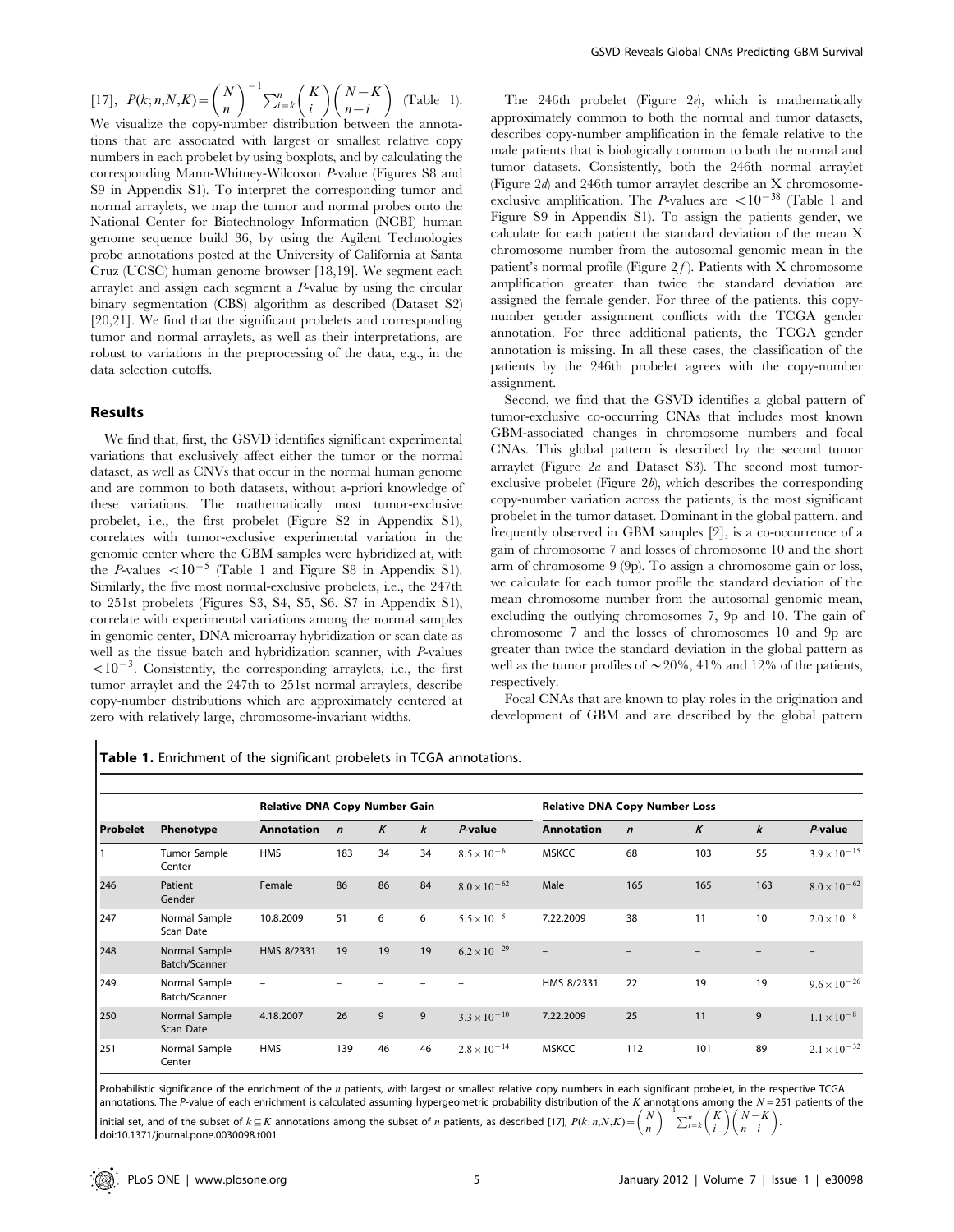include amplifications of segments containing the genes MDM4 (1q32.1), AKT3 (1q44), EGFR (7p11.2), MET (7q31.2), CDK4 (12q14.1) and MDM2 (12q15), and deletions of segments containing the genes CDKN2A/B (9p21.3) and PTEN (10q23.31), that occur in  $>3\%$  of the patients. To assign a CNA in a segment, we calculate for each tumor profile the mean segment copy number. Profiles with segment amplification or deletion greater than twice the standard deviation from the autosomal genomic mean, excluding the outlying chromosomes 7, 9p and 10, or greater than one standard deviation from the chromosomal mean, when this deviation is consistent with the deviation from the genomic mean, are assigned a segment gain or loss, respectively. The frequencies of amplification or deletion we observe for these segments are similar to the reported frequencies of the corresponding focal CNAs [4].

Novel CNAs, previously unrecognized in GBM, are also revealed by the global pattern [14]. These include an amplification of a segment that contains TLK2 (17q23.2) in  $\sim$  22% of the patients, with the corresponding CBS  $P$ -value <  $10^{-140}$ . Copynumber amplification of TLK2 has been correlated with overexpression in several other cancers [22,23]. The human gene TLK2, with homologs in the plant Arabidopsis thaliana but not in the yeast Saccharomyces cerevisiae, encodes for a multicellular organismsspecific serine/threonine protein kinase, a biochemically putative drug target [24], which activity is directly dependent on ongoing DNA replication [25]. On the same segment with *TLK2*, we also find the gene METTL2A. Another amplified segment (CBS Pvalue  $\lt 10^{-13}$ ) contains the homologous gene METTL2B (7q32.1). Overexpression of METTL2A/B was linked with prostate cancer metastasis [26], cAMP response element-binding (CREB) regulation in myeloid leukemia [27], and breast cancer patients' response to chemotherapy [28].

An amplification of a segment (CBS *P*-value  $< 10^{-145}$ ) encompassing the cyclin E1-encoding CCNE1 (19q12) is revealed in  $\sim$ 4% of the patients. Cyclin E1 regulates entry into the DNA synthesis phase of the cell division cycle. Copy number increases of CCNE1 have been linked with multiple cancers [29,30], but not GBM. Amplicon-dependent expression of CCNE1, together with the genes POP4, PLEKHF1, C19orf12 and C19orf2 that flank CCNE1 on this segment, was linked with primary treatment failure in ovarian cancer, possibly due to rapid repopulation of the tumor after chemotherapy [31].

Another rare amplification in  $\sim 4\%$  of the patients, of a segment (CBS P-value  $< 10^{-28}$ ) that overlaps with the 5' end of KDM5A (12p13.33), is also revealed. The protein encoded by KDM5A, a retinoblastoma tumor suppressor (Rb)-binding lysinespecific histone demethylase [32], has been recently implicated in cancer drug tolerance [33]. The same amplified segment includes the solute carrier (SLC) sodium-neurotransmitter symporters SLC6A12/13, biochemically putative carriers of drugs that might overcome the blood-brain barrier [34]. On the same segment we also find IQSEC3, a mature neuronspecific guanine nucleotide exchange factor (GEF) for the ADPribosylation factor (ARF) ARF1, a key regulator of intracellular membrane traffic [35].

Note that although the tumor samples exhibit female-specific X chromosome amplification (Figure  $2c$ ), the second tumor arraylet exhibits an unsegmented X chromosome copy-number distribution, that is approximately centered at zero with a relatively small width. This illustrates the mathematical separation of the global pattern of tumor-exclusive co-occurring CNAs, that is described by the second tumor arraylet, from all other biological and experimental variations that compose either the tumor or the normal dataset, such as the gender variation that is common to

both datasets, and is described by the 246th probelet and the corresponding 246th tumor and 246th normal arraylets.

Third, we find that the GSVD classifies the patients into two groups of significantly different prognoses. The classification is according to the copy numbers listed in the second probelet, which correspond to the weights of the second tumor arraylet in the GBM aCGH profiles of the patients. A group of 227 patients, 224 of which with TCGA annotations, displays high  $(>0.02)$  relative copy numbers in the second probelet, and a Kaplan-Meier (KM) [36] median survival time of  $\sim$  13 months (Figure 3*a*). A group of 23 patients, i.e.,  $\sim 10\%$  of the patients, displays low, approximately zero, relative copy numbers in the second probelet, and a KM median survival time of  $\sim$  29 months, which is more than twice longer than that of the previous group. The corresponding log-rank test P-value is  $\langle 10^{-3}$ . The univariate Cox [37] proportional hazard ratio is 2.3, with a P-value  $\langle 10^{-2} \rangle$  (Table S1 in Appendix S1), meaning that high relative copy numbers in the second probelet confer more than twice the hazard of low numbers. Note that the cutoff of  $\pm 0.02$  was selected to enable classification of as many of the patients as possible. Only one of the 251 patients has a negative copy number in the second probelet  $<-0.02$ , and remains unclassified. This patient is also missing the TCGA annotations. Survival analysis of only the chemotherapy patients classified by GSVD gives similar results (Table S2 and Figure S10a in Appendix S1). The P-values are calculated without adjusting for multiple comparisons [38]. We observe, therefore, that a negligible weight of the global pattern in a patient's GBM aCGH profile is indicative of a significantly longer survival time, as well as an improved response to treatment among chemotherapy patients.

A mutation in the gene IDH1 was recently linked with improved GBM prognosis [1,6] and associated with a CpG island methylator phenotype [8]. We find, however, only seven patients (six chmeotherapy patients), i.e.,  $\langle 3\%, \text{ with } IDHI$  mutation. This is less than a third of the 23 patients in the long-term survival group defined by the global pattern. The corresponding survival analyses are, therefore, statistically insignificant (Figures S11 and S12 in Appendix S1).

Chromosome 10 loss, chromosome 7 gain and even loss of 9p, which are dominant in the global pattern, have been suggested as indicators of poorer GBM prognoses for over two decades [2,3]. However, the KM survival curves for the groups of patients with either one of these chromosome number changes almost overlap the curves for the patients with no changes (Figure S13 in Appendix S1). The log-rank test P-values for all three classifications are  $\geq 10^{-1}$ , with the median survival time differences  $\leq 3$ months. Similarly, in the KM survival analyses of the groups of patients with either a CNA or no CNA in either one of the 130 segments identified by the global pattern (Figure S14 in Appendix S1), log-rank test P-values  $< 5 \times 10^{-2}$  are calculated for only 12 of the classifications. Of these, only six correspond to a KM median survival time difference that is  $\geq 5$  months, approximately a third of the  $\sim$ 16 months difference observed for the GSVD classification.

One of these segments contains the genes TLK2 and METTL2A and another segment contains the homologous gene METTL2B, previously unrecognized in GBM. The KM median survival times we calculate for the 56 patients with TLK2/METTL2A amplification and, separately, for the 19 patients with METTL2B amplifications are  $\sim$  5 and 8 months longer than that for the remaining patients in each case. Similarly, the KM median survival times we calculate for the 43 chemotherapy patients with TLK2/METTL2A amplification and, separately, for the 15 chemotherapy patients with METTL2B amplification, are both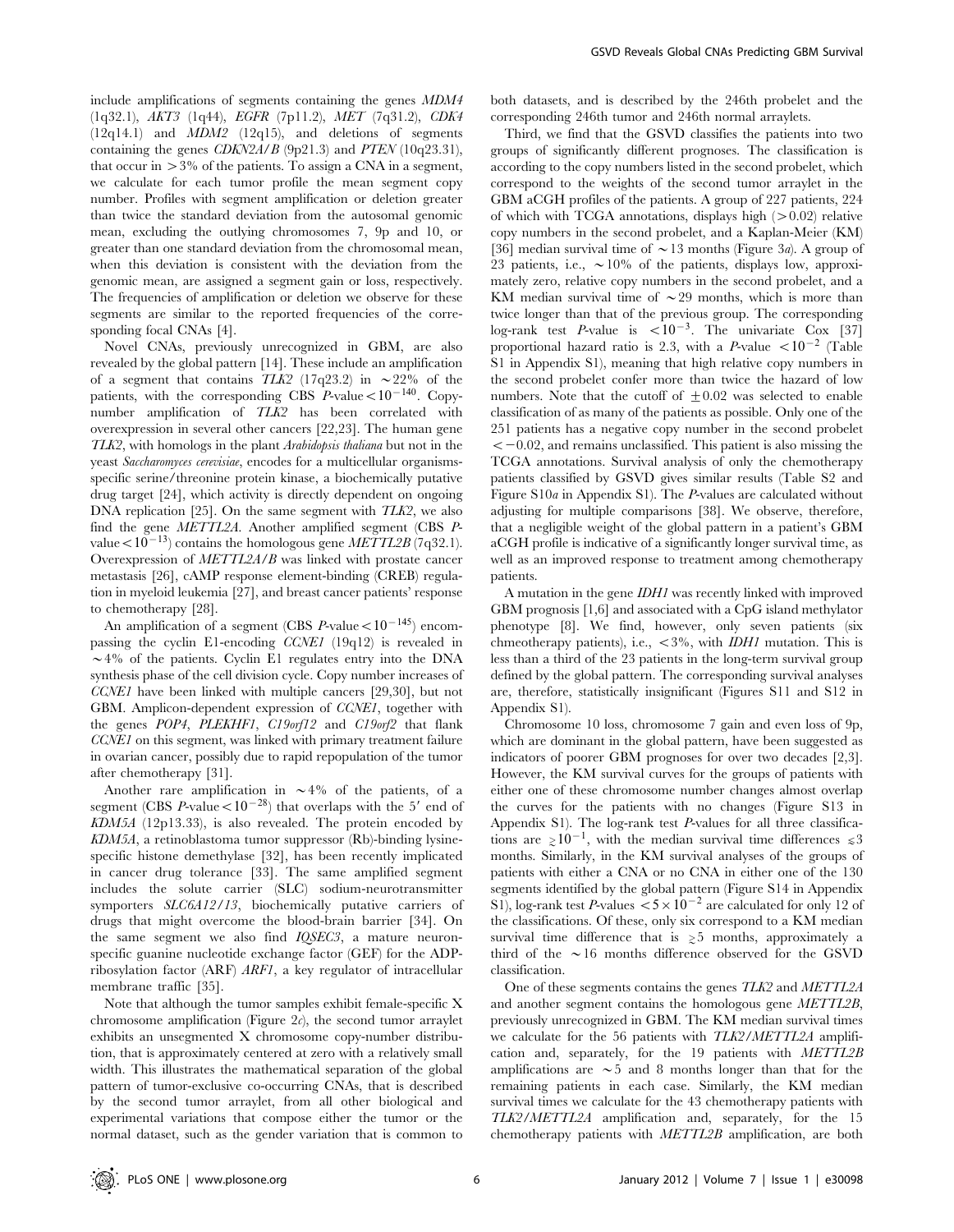

Figure 3. Survival analyses of the three sets of patients classified by GSVD, age at diagnosis or both. (a) Kaplan-Meier (KM) [36] curves for the 247 patients with TCGA annotations in the initial set of 251 patients, classified by copy numbers in the second probelet, which is computed by GSVD for the 251 patients, show a median survival time difference of  $\sim$  16 months, with the corresponding log-rank test P-value <10<sup>-3</sup>. The univariate Cox [37] proportional hazard ratio is 2.3, with a P-value  $<$  10<sup>-2</sup> (Table S1), meaning that high relative copy numbers in the second probelet confer more than twice the hazard of low numbers. The P-values are calculated without adjusting for multiple comparisons [38]. (b) Survival analyses of the 247 patients classified by age, i.e., > 50 or < 50 years old at diagnosis, show that the prognostic contribution of age, with a KM median survival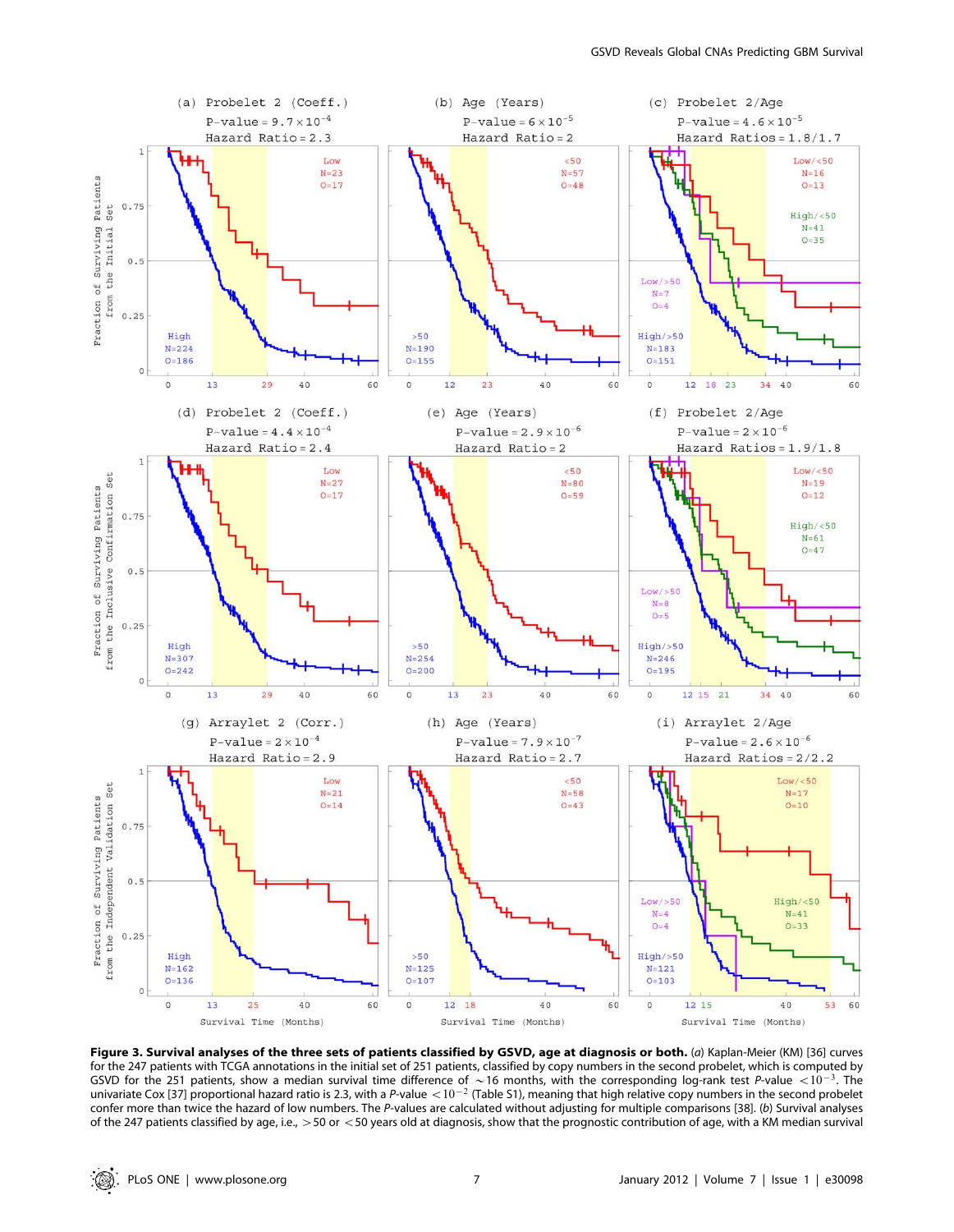time difference of  $\sim$  11 months and a univariate Cox hazard ratio of 2, is comparable to that of GSVD. (c) Survival analyses of the 247 patients classified by both GSVD and age, show similar multivariate Cox hazard ratios, of 1.8 and 1.7, that do not differ significantly from the corresponding univariate hazard ratios, of 2.3 and 2, respectively. This means that GSVD and age are independent prognostic predictors. With a KM median survival time difference of  $\sim$  22 months, GSVD and age combined make a better predictor than age alone. (d) Survival analyses of the 334 patients with TCGA annotations and a GSVD classification in the inclusive confirmation set of 344 patients, classified by copy numbers in the second probelet, which is computed by GSVD for the 344 patients, show a KM median survival time difference of  $\sim$  16 months and a univariate hazard ratio of 2.4, and confirm the survival analyses of the initial set of 251 patients. (e) Survival analyses of the 334 patients classified by age confirm that the prognostic contribution of age, with a KM median survival time difference of  $\sim$  10 months and a univariate hazard ratio of 2, is comparable to that of GSVD. (f) Survival analyses of the 334 patients classified by both GSVD and age, show similar multivariate Cox hazard ratios, of 1.9 and 1.8, that do not differ significantly from the corresponding univariate hazard ratios, and a KM median survival time difference of  $\sim$ 22 months, with the corresponding logrank test P-value  $<$ 10<sup>-5</sup>. This confirms that the prognostic contribution of GSVD is independent of age, and that combined with age, GSVD makes a better predictor than age alone. (g) Survival analyses of the 183 patients with a GSVD classification in the independent validation set of 184 patients, classified by correlations of each patient's GBM profile with the second tumor arraylet, which is computed by GSVD for the 251 patients, show a KM median survival time difference of  $\sim$  12 months and a univariate hazard ratio of 2.9, and validate the survival analyses of the initial set of 251 patients. (h) Survival analyses of the 183 patients classified by age validate that the prognostic contribution of age is comparable to that of GSVD. (i) Survival analyses of the 183 patients classified by both GSVD and age, show similar multivariate Cox hazard ratios, of 2 and 2.2, and a KM median survival time difference of  $\sim$ 41 months, with the corresponding log-rank test P-value  $\lt 10^{-5}$ . This validates that the prognostic contribution of GSVD is independent of age, and that combined with age, GSVD makes a better predictor than age alone, also for patients with measured GBM aCGH profiles in the absence of matched normal profiles.

doi:10.1371/journal.pone.0030098.g003

 $\sim$ 7 months longer than that for the remaining chemotherapy patients in each case (Figure S15 in Appendix S1). This suggests that drug-targeting the kinase that TLK2 encodes and/or the methyltransferase-like proteins that METTL2A/B encode may affect not only the pathogenesis but also the prognosis of GBM as well as the patient's response to chemotherapy.

Taken together, we find that the global pattern provides a better prognostic predictor than the chromosome numbers or any one focal CNA that it identifies. This suggests that the GBM survival phenotype is an outcome of its global genotype.

Despite the recent genome-scale molecular profiling efforts, age at diagnosis remains the best prognostic predictor for GBM in clinical use. The KM median survival time difference between the patients  $>50$  or  $< 50$  years old at diagnosis is  $\sim 11$  months, approximately two thirds of the  $\sim16$  months difference observed for the global pattern, with the log-rank test P-value  $\langle 10^{-4}$ (Figure 3b). The univariate Cox proportional hazard ratio we calculate for age is 2, i.e., similar to that for the global pattern. Taken together, the prognostic contribution of the global pattern is comparable to that of age. Similarly we find that the prognostic contribution of the global pattern is comparable to that of chemotherapy (Figure S16a in Appendix S1).

To examine whether the weight of the global pattern in a patient's GBM aCGH profile is correlated with the patient's age at diagnosis, we classify the patients into four groups, with prognosis of longer-term survival according to both, only one or neither of the classifications (Figure  $3c$ ). The KM curves for these four groups are significantly different, with the log-rank test  $P$ -value  $\lt 10^{-4}$ . Within each age group, the subgroup of patients with low relative copy numbers in the second probelet consistently exhibits longer survival than the remaining patients. The median survival time of the 16 patients  $<$  50 years old at diagnosis with low copy numbers in the second probelet is  $\sim$  34 months, almost three times longer than the  $\sim$ 12 months median survival time of the patients  $>50$ years old at diagnosis with high numbers in the second probelet. The multivariate Cox proportional hazard ratios for the global pattern and age are 1.8 and 1.7, respectively, with both corresponding P-values  $<$ 3 $\times$ 10<sup>-2</sup>. These ratios are similar, meaning that both a high weight of the global pattern in a patient's GBM aCGH profile and an age  $>50$  years old at diagnosis confer similar relative hazard. These ratios also do not differ significantly from the univariate ratios of 2.3 and 2 for the global pattern and age, respectively. Taken together, the prognostic contribution of the global pattern is not only comparable to that of age, but is also independent of age. Combined with age, the global pattern makes a better predictor than age alone. Similarly, we find that the global pattern is independent of chemotherapy (Figure S16b in Appendix S1).

To confirm the global pattern, we use GSVD to compare matched profiles of a larger, more recent, set of 344 TCGA patients, that is inclusive of the initial set of 251 patients [15]. Agilent Human aCGH 244A-measured 458 tumor and 459 normal profiles were selected, corresponding to the inclusive confirmation set of  $N = 344$  patients (Dataset S4). The profiles, centered at their autosomal median copy numbers, are organized in one tumor and one normal dataset, of  $M_1 = 200,139$  and  $M_2$  = 198,342 probes, respectively. Within each set, the medians of profiles of samples from the same patient are taken after estimating missing data by using SVD. We find that the significant probelets and corresponding tumor and normal arraylets, as well as their interpretations, are robust to the increase from 251 patients in the initial set to 344 patients in the inclusive confirmation set, and the accompanying decreases in tumor and normal probes, respectively.

The second tumor arraylet computed by GSVD for the 344 patients of the inclusive confirmation set correlates with that of the initial set, with the correlation  $\sim 0.99$ . To classify the patients according to the copy numbers listed in the corresponding second probelet of the inclusive confirmation set, the classification cutoff  $\pm 0.02$  of the initial set of 251 patients is scaled by the norm of the copy numbers listed for these patients, resulting in the cutoff  $\pm 0.017$ . Only four of the 251 patients in the initial set, i.e.,  $\sim$  1.5%, with copy numbers that are near the classification cutoffs of both sets, change classification. Of the 344 patients, we find that 315 patients, 309 with TCGA annotations, display high  $(>0.017)$ and 27, i.e.,  $\sim 8\%$ , display low, approximately zero, relative copy numbers in the second probelet. Only two patients, one missing TCGA annotations, remain unclassified with large negative  $(< -0.017)$  copy numbers in the second probelet. Survival analyses of the inclusive confirmation set of 344 patients give qualitatively the same results as these of the initial set of 251 patients. These analyses confirm that a negligible weight of the global pattern, which is described by the second tumor arraylet, i.e., a low copy number in the second probelet, is indicative of a significantly longer survival time (Figure 3d). Survival analysis of only the chemotherapy patients in the inclusive confirmation set classified by GSVD gives similar results (Figure S10b in Appendix S1). These analyses confirm that the prognostic contribution of the global pattern is comparable to that of age (Figure  $3e$ ) and is independent of age (Figure  $3f$ ). Similarly, we confirm that the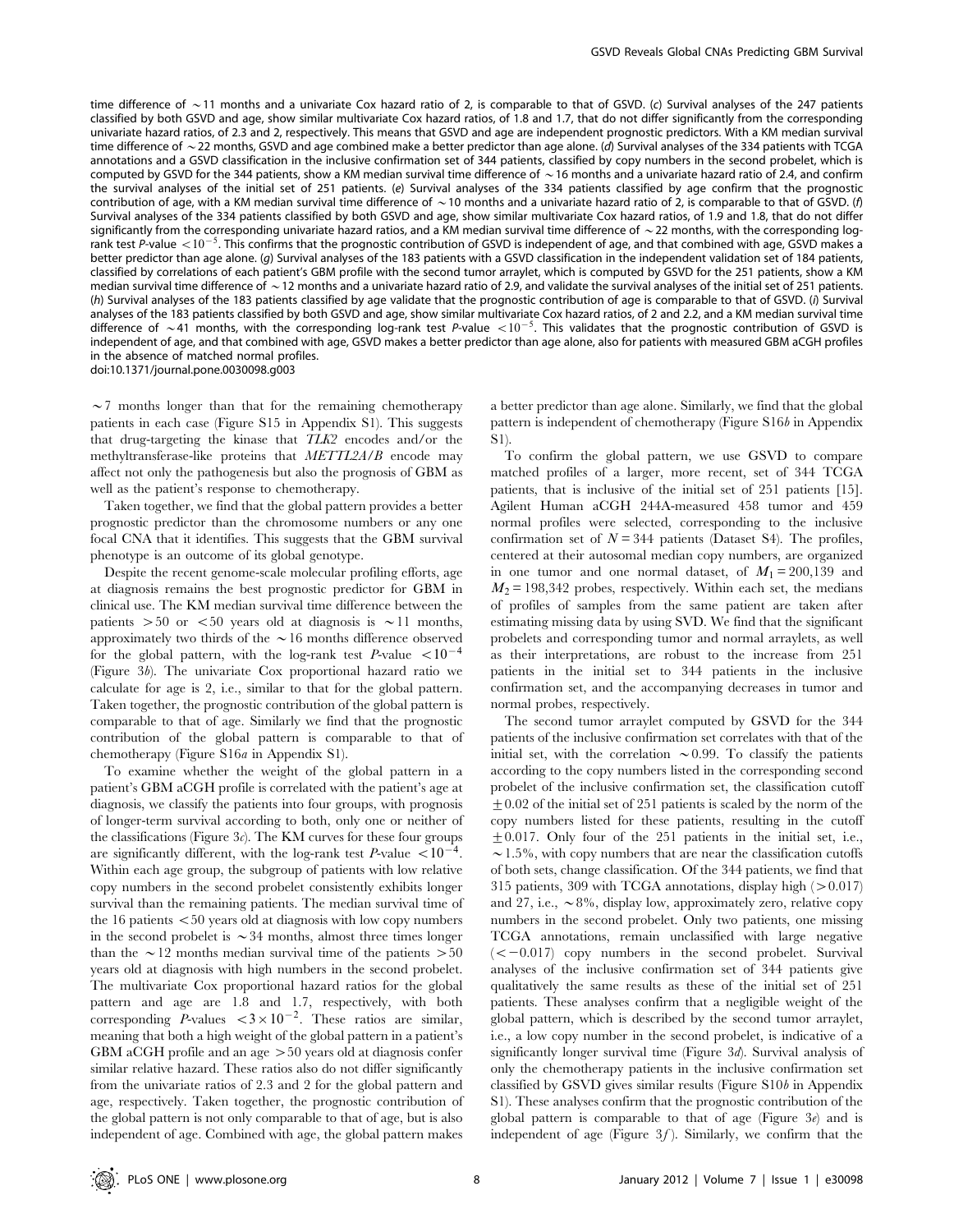global pattern is independent of chemotherapy (Figures S16  $c$  and  $d$  in Appendix S1).

To validate the prognostic contribution of the global pattern, we classify GBM profiles of an independent set of 184 TCGA patients, that is mutually exclusive of the initial set of 251 patients. Agilent Human aCGH 244A-measured 280 tumor profiles were selected, corresponding to the independent validation set of 184 patients with available TCGA status annotations (Dataset S5). Each profile lists relative copy numbers in more than 97.5% of the 206,820 autosomal probes among the  $M_1 = 212,696$  probes that define the second tumor arraylet computed by GSVD for the 251 patients of the initial set. Medians of profiles of samples from the same patient are taken. To classify the 184 patients according to the correlations of their GBM profiles with the second tumor arraylet of the initial set, the classification cutoff of the initial set of 251 patients is scaled by the norm of the correlations calculated for these patients, resulting in the cutoff  $\pm 0.15$ . For the profiles of 162 patients we calculate high ( $> 0.15$ ) and for 21, i.e.,  $\sim 11\%$ , low, approximately zero, correlation with the second tumor arraylet. One patient remains unclassified with a large negative  $\left(\langle\,-0.15\right)\,$ correlation.

We find that survival analyses of the independent validation set of 184 patients give qualitatively the same results as these of the initial set of 251 patients and the inclusive confirmation set of 344 patients (Figures 2  $g-i$  and Figures S10c, and S16 e and f in Appendix S1). These analyses validate the prognostic contribution of the global pattern, which is computed by GSVD of patientmatched tumor and normal aCGH profiles, also for patients with measured GBM aCGH profiles in the absence of matched normal profiles.

#### Discussion

Previously, we showed that the GSVD provides a mathematical framework for sequence-independent comparative modeling of DNA microarray data from two organisms, where the mathematical variables and operations represent experimental or biological reality [12,29]. The variables, subspaces of significant patterns that are common to both or exclusive to either one of the datasets, correlate with cellular programs that are conserved in both or unique to either one of the organisms, respectively. The operation of reconstruction in the subspaces common to both datasets outlines the biological similarity in the regulation of the cellular programs that are conserved across the species. Reconstruction in the common and exclusive subspaces of either dataset outlines the differential regulation of the conserved relative to the unique programs in the corresponding organism. Recent experimental results [40] verify a computationally predicted genome-wide mode of regulation [41,42], and demonstrate that GSVD modeling of DNA microarray data can be used to correctly predict previously unknown cellular mechanisms.

Recently, we mathematically defined a higher-order GSVD (HO GSVD) for more than two large-scale matrices with different row dimensions and the same column dimension [13]. We proved that this novel HO GSVD extends to higher orders almost all of the mathematical properties of the GSVD. We showed, comparing global mRNA expression from the three disparate organisms S. pombe, S. cerevisiae and human, that the HO GSVD provides a sequence-independent comparative framework for more than two genomic datasets, where the variables and operations represent experimental or biological reality. The approximately common HO GSVD subspace represents biological similarity among the organisms. Simultaneous reconstruction in the common subspace

removes the experimental artifacts, which are dissimilar, from the datasets.

We now show that also in probe-independent comparison of aCGH data from patient-matched tumor and normal samples, the mathematical variables of the GSVD, i.e., shared probelets and the corresponding tumor- and normal-specific arraylets, represent experimental or biological reality. Probelets that are mathematically significant in both datasets, correspond to normal arraylets representing copy-number variations (CNVs) in the normal human genome that are conserved in the tumor genome (e.g., female-specific X chromosome amplification) and are represented by the corresponding tumor arraylets. Probelets that are mathematically significant in the normal but not the tumor dataset represent experimental variations that exclusively affect the normal dataset. Similarly, some probelets that are mathematically significant in the tumor but not the normal dataset represent experimental variations that exclusively affect the tumor dataset.

We find that the mathematically second most tumor-exclusive probelet, which is also the mathematically most significant probelet in the tumor dataset, is statistically correlated, possibly biologically coordinated with GBM patients' survival and response to chemotherapy. The corresponding tumor arraylet describes a global pattern of tumor-exclusive co-occurring CNAs, including most known GBM-associated changes in chromosome numbers and focal CNAs, as well as several previously unreported CNAs, including the biochemically putative drug target-encoding TLK2 [14]. We find that a negligible weight of the second tumor arraylet in a patient's GBM aCGH profile, mathematically defined by either the corresponding copy number in the second probelet, or by the correlation of the GBM profile with the second arraylet, is indicative of a significantly longer GBM survival time. This GSVD comparative modeling of aCGH data from patient-matched tumor and normal samples, therefore, draws a mathematical analogy between the prediction of cellular modes of regulation and the prognosis of cancers.

We confirm our results with GSVD comparison of matched profiles of a larger set of TCGA patients, inclusive of the initial set. We validate the prognostic contribution of the pattern with GSVD classification of the GBM profiles of a set of patients that is independent of both the initial set and the inclusive confirmation set [15].

Additional possible applications of the GSVD (and also the HO GSVD) in personalized medicine include comparisons of multiple patient-matched datasets, each corresponding to either  $(i)$  a set of large-scale molecular biological profiles (such as DNA copy numbers) acquired by a high-throughput technology (such as DNA microarrays) from the same tissue type (such as tumor or normal); or  $(ii)$  a set of biomedical images or signals; or  $(iii)$  a set of anatomical or clinical pathology test results or phenotypical observations (such as age). GSVD comparisons can uncover the relations and possibly even causal coordinations between these different recorded aspects of the same medical phenomenon. GSVD comparisons can be used to determine a single patient's medical status in relation to all the other patients in the set, and inform the patient's diagnosis, prognosis and treatment.

# Supporting Information

Appendix S1 Figures S1, S2, S3, S4, S5, S6, S7, S8, S9, S10, S11, S12, S13, S14, S15, S16 and Tables S1 and S2. A PDF format file, readable by Adobe Acrobat Reader. (PDF)

Mathematica Notebook S1 Generalized singular value decomposition (GSVD) of the TCGA patient-matched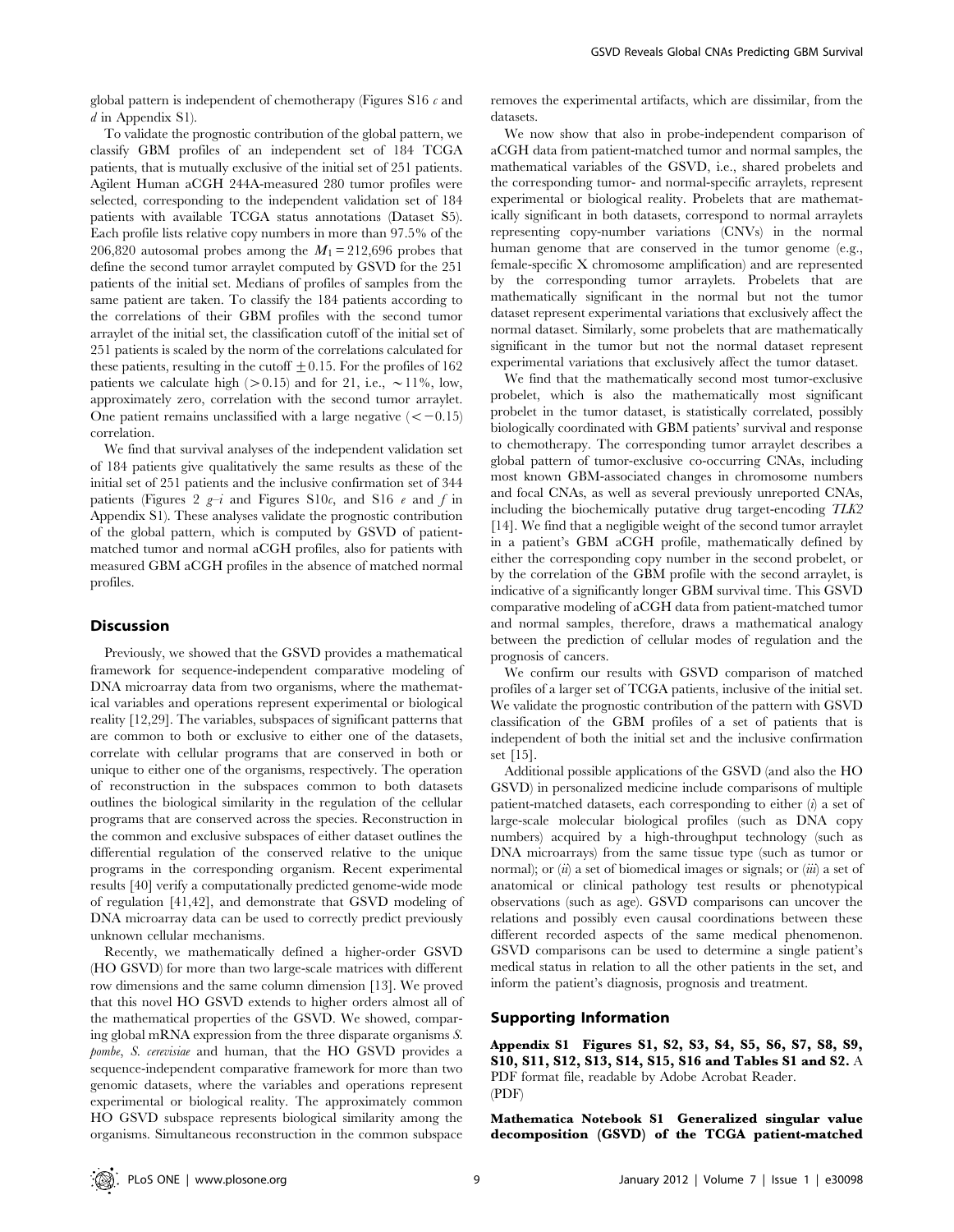tumor and normal aCGH profiles. A Mathematica 8.0.1 code file, executable by Mathematica 8.0.1 and readable by Mathematica Player, freely available at http://www.wolfram. com/products/player/.

(NB)

Mathematica Notebook S2 Generalized singular value decomposition (GSVD) of the TCGA patient-matched tumor and normal aCGH profiles. A PDF format file, readable by Adobe Acrobat Reader. (PDF)

Dataset S1 Initial set of 251 patients. A tab-delimited text format file, readable by both Mathematica and Microsoft Excel, reproducing The Cancer Genome Atlas (TCGA) [4] annotations of the initial set of 251 patients and the corresponding normal and tumor samples. The tumor and normal profiles of the initial set of 251 patients, in tab-delimited text format files, tabulating  $log<sub>2</sub>$ relative copy number variation across 212,696 and 211,227 tumor and normal probes, respectively, are available at http://www. alterlab.org/GBM\_prognosis/.

(TXT)

Dataset S2 Segments of the significant tumor and normal arraylets, computed by GSVD for the initial set of 251 patients. A tab-delimited text format file, readable by both Mathematica and Microsoft Excel, tabulating segments identified by circular binary segmentation (CBS) [20,21]. (TXT)

Dataset S3 Segments of the second tumor arraylet, computed by GSVD for the initial set of 251 patients. A tab-delimited text format file, readable by both Mathematica and Microsoft Excel, tabulating, for each of the 130 CBS segments of the second tumor arraylet, the segment's coordinates, the CBS Pvalue, and the log-rank test P-value corresponding to the Kaplan-

# References

- 1. Purow B, Schiff D (2009) Advances in the genetics of glioblastoma: are we reaching critical mass? Nat Rev Neurol 5: 419–426.
- 2. Wiltshire RN, Rasheed BK, Friedman HS, Friedman AH, Bigner SH (2000) Comparative genetic patterns of glioblastoma multiforme: potential diagnostic tool for tumor classification. Neuro Oncol 2: 164–173.
- 3. Nigro JM, Misra A, Zhang L, Smirnov I, Colman H, et al. (2005) Integrated array-comparative genomic hybridization and expression array profiles identify clinically relevant molecular subtypes of glioblastoma. Cancer Res 65: 1678–1686.
- 4. Cancer Genome Atlas Research Network (2008) Comprehensive genomic characterization defines human glioblastoma genes and core pathways. Nature 455: 1061–1068.
- 5. Mischel PS, Shai R, Shi T, Horvath S, Lu KV, et al. (2003) Identification of molecular subtypes of glioblastoma by gene expression profiling. Oncogene 22: 2361–2673.
- 6. Verhaak RG, Hoadley KA, Purdom E, Wang V, Qi Y, et al. (2010) Integrated genomic analysis identifies clinically relevant subtypes of glioblastoma characterized by abnormalities in PDGFRA, IDH1, EGFR, and NF1. Cancer Cell 17: 98–110.
- 7. Colman H, Zhang L, Sulman EP, McDonald JM, Shooshtari NL, et al. (2010) A multigene predictor of outcome in glioblastoma. Neuro Oncol 12: 49–57.
- 8. Noushmehr H, Weisenberger DJ, Diefes K, Phillips HS, Pujara K, et al. (2010) Identification of a CpG island methylator phenotype that defines a distinct subgroup of glioma. Cancer Cell 17: 510–522.
- 9. Curran WJ, Jr., Scott CB, Horton J, Nelson JS, Weinstein AS, et al. (1993) Recursive partitioning analysis of prognostic factors in three Radiation Therapy Oncology Group malignant glioma trials. J Natl Cancer Inst 85: 704–710.
- 10. Gorlia T, van den Bent MJ, Hegi ME, Mirimanoff RO, Weller M, et al. (2008) Nomograms for predicting survival of patients with newly diagnosed glioblastoma: prognostic factor analysis of EORTC and NCIC trial 26981- 22981/CE.3. Lancet Oncol 9: 29–38.
- 11. Golub GH, Van Loan CF (1996) Matrix Computations. Baltimore: Johns Hopkins University Press, third edition. 694 p.
- 12. Alter O, Brown PO, Botstein D (2003) Generalized singular value decomposition for comparative analysis of genome-scale expression data sets of two different organisms. Proc Natl Acad Sci USA 100: 3351–3356.

Meier (KM) survival analysis of the initial set of 251 patients classified by either a gain or a loss of this segment. (TXT)

Dataset S4 Inclusive confirmation set of 344 patients. A tab-delimited text format file, readable by both Mathematica and Microsoft Excel, reproducing the TCGA annotations of the inclusive confirmation set of 344 patients. The tumor and normal profiles of the inclusive confirmation set of 344 patients, in tabdelimited text format files, tabulating  $log<sub>2</sub>$  relative copy number variation across 200,139 and 198,342 tumor and normal probes, respectively, are available at http://www.alterlab.org/ GBM\_prognosis/.

(TXT)

Dataset S5 Independent validation set of 184 patients. A tab-delimited text format file, readable by both Mathematica and Microsoft Excel, reproducing the TCGA annotations of the independent validation set of 184 patients. The tumor profiles of the independent validation set of 184 patients, in a tab-delimited text format file, tabulating  $log<sub>2</sub>$  relative copy number variation across 212,696 autosomal and X chromosome probes, are available at http://www.alterlab.org/GBM\_prognosis/. (TXT)

#### Acknowledgments

We thank CR Johnson, MA Saunders and CF Van Loan for insightful discussions of matrix and tensor computations, and H Colman, RL Jensen and JD Schiffman for helpful discussions of GBM cancer genomics. We also thank AM Gross for technical assistance.

# Author Contributions

Conceived and designed the experiments: OA. Performed the experiments: CHL BOA PS OA. Analyzed the data: CHL BOA PS OA. Contributed reagents/materials/analysis tools: BOA OA. Wrote the paper: CHL OA.

- 13. Ponnapalli SP, Saunders MA, Van Loan CF, Alter O (2011) A higher-order generalized singular value decomposition for comparison of global mRNA expression from multiple organisms. PLoS ONE 6: e28072.
- 14. Lee CH, Alter O (2010) Known and novel copy number alterations in GBM and their patterns of co-occurrence are revealed by GSVD comparison of array CGH data from patient-matched normal and tumor TCGA samples. In: 60th Annual American Society of Human Genetics (ASHG) Meeting (November 2–6, 2010, Washington, DC).
- 15. Alpert BO, Sankaranarayanan P, Lee CH, Alter O (2011) Glioblastoma multiforme prognosis by using a patient's array CGH tumor profile and a generalized SVD-computed global pattern of copy-number alterations. In: 2nd DNA and Genome World Day (April 25–29, 2011, Dalian, China).
- 16. Nielsen TO, West RB, Linn SC, Alter O, Knowling MA, et al. (2002) Molecular characterisation of soft tissue tumours: a gene expression study. Lancet 359: 1301–1307.
- 17. Tavazoie S, Hughes JD, Campbell MJ, Cho RJ, Church GM (1999) Systematic determination of genetic network architecture. Nat Genet 22: 281–285.
- 18. Kent WJ, Sugnet CW, Furey TS, Roskin KM, Pringle TH, et al. (2002) The human genome browser at UCSC. Genome Res 12: 996–1006.
- 19. Fujita PA, Rhead B, Zweig AS, Hinrichs AS, Karolchik D, et al. (2011) The UCSC Genome Browser database: update 2011. Nucleic Acids Res 39: D876–D882.
- 20. Olshen AB, Venkatraman ES, Lucito R, Wigler M (2004) Circular binary segmentation for the analysis of array-based DNA copy number data. Biostatistics 5: 557–572.
- 21. Venkatraman ES, Olshen AB (2007) A faster circular binary segmentation algorithm for the analysis of array CGH data. Bioinformatics 23: 657–663.
- 22. Heidenblad M, Lindgren D, Veltman JA, Jonson T, Mahlamaki EH, et al. (2005) Microarray analyses reveal strong influence of DNA copy number alterations on the transcriptional patterns in pancreatic cancer: implications for the interpretation of genomic amplifications. Oncogene 24: 1794–1801.
- 23. Wang Q, Diskin S, Rappaport E, Attiyeh E, Mosse Y, et al. (2006) Integrative genomics identifies distinct molecular classes of neuroblastoma and shows that multiple genes are targeted by regional alterations in DNA copy number. Cancer Res 66: 6050–6062.